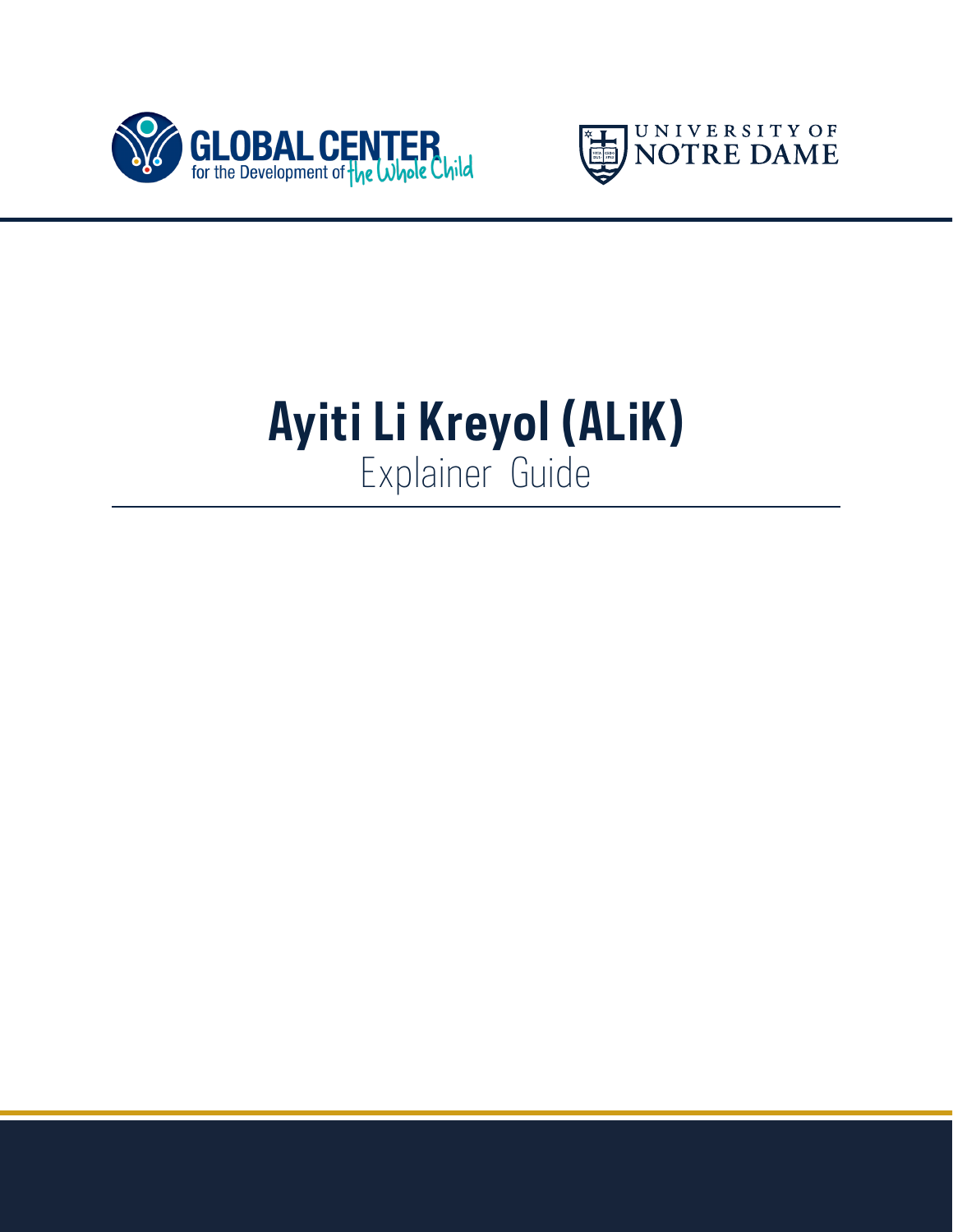We would like to acknowledge the generous donors whose support made the development of this resource possible.



Copyright © 2021 by the Global Center for the Development of the Whole Child. All rights reserved. You are welcome to print copies or republish materials for non-commercial use as long as credit is given to the Global Center for the Development of the Whole Child and the author(s).

Copyright © 2021 par le Centre mondial pour le développement integral de l'enfant. Tous droits réservés. Ce livre ou toute partie de celui-ci ne peut être reproduit ou utilisé de quelque manière que ce soit sans l'autorisation écrite expresse de l'éditeur.

Copyright © 2021 pa Sant Global pou devlopman entegral timoun piti. Tout dwa rezève. Pèsòn moun pa gen dwa repwodui oubyen itilize liv sa a ni okenn pati nan li oswa okenn fason sòf si li gen pèmisyon ki soti nan men GC-DWC.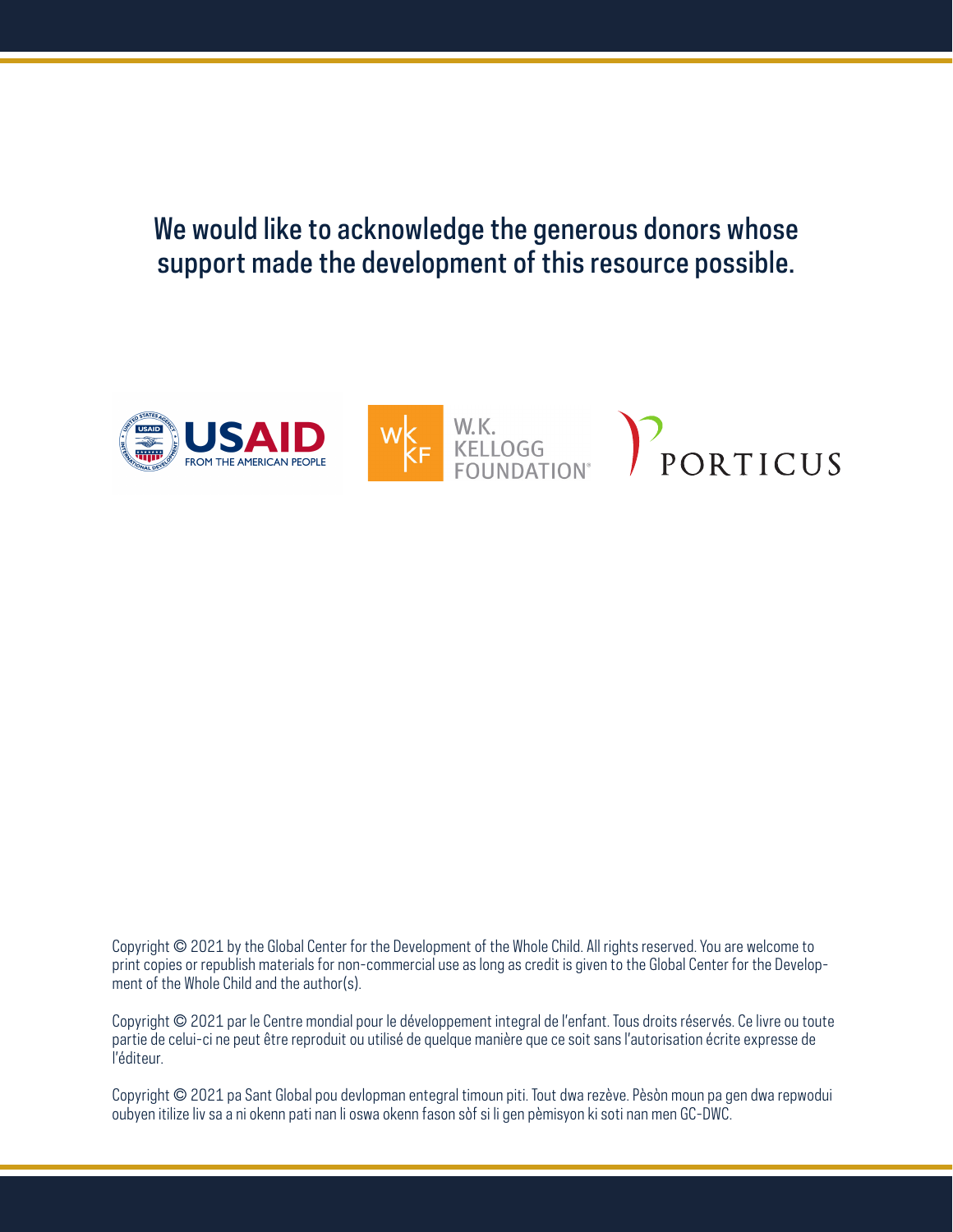## **AYITI LI KREYOL**

### What is it?

With the need for quick and reliable methods to formulate teaching plans on reading days, ACE Haiti developed a simple informal assessment to help guide instruction. Ayiti Li has implemented reading blocks that allow 90 mins of unscripted sessions. Reading blocks are meant to be an interactive and filled with read alouds, vocabulary development, reading centers, and focused small groups with the teacher. This tool helps equip teachers in developing the best individual plan for his or her students.

The ALIK assessment is an individually administered tool designed to evaluate the different aspects of students' reading performance. This

helps the teacher understand the problems a child may have while reading and target what can be done to help strengthen skills. This tool is intended to be used alongside Ayiti Li classroom libraries.

ALIK consists of 2 pre-evaluative language components (vocabulary and listening comprehension) and 4 reading levels (letters, words, short paragraph, and long paragraph with comprehension questions). The student is assigned to the level which he or she can complete with minimal errors.

## Description of Components:

#### Vocabulary:

The teacher starts assessment by asking the student to identify parts of an action picture. This section assesses student's oral vocabulary and tells the teacher the gaps that a student may have with language.

#### Listening Comprehension:

After measuring student's oral vocabulary an

evaluation is completed to factor student's cognitive and language abilities through a read aloud text. Student is only provided a picture for reference during the read aloud then asked comprehension questions.

#### Short Paragraph inventory:

Student is commissioned to read a 17 word paragraph orally to review the essence of their reading ability. This begins the leveling process.

#### Word recognition inventory:

If the student fails the short paragraph inventory, the student is asked to complete a 9 word recognition exercise. This section assesses the student's ability to decode words. This necessary skill helps the teacher in understanding student gaps in accuracy and automaticity.

#### Phonemic inventory:

If the student fails the word recognition inventory, the student is asked to complete the phonemic and alphabetic principle inventory. This section assesses a student's ability to recognize that words make up a series of connected sounds and phonemes.

#### Longer paragraph inventory with reading comprehension:

A student is only asked to complete this section if he or she passes the short paragraph inventory, listening comprehension, and vocabulary section with a minimum of 80% or above. In this section a student will be required to read a longer paragraph and answer 7 comprehension questions.



Assessment should not be included in a student's grade nor should it be used to judge a teacher's performance.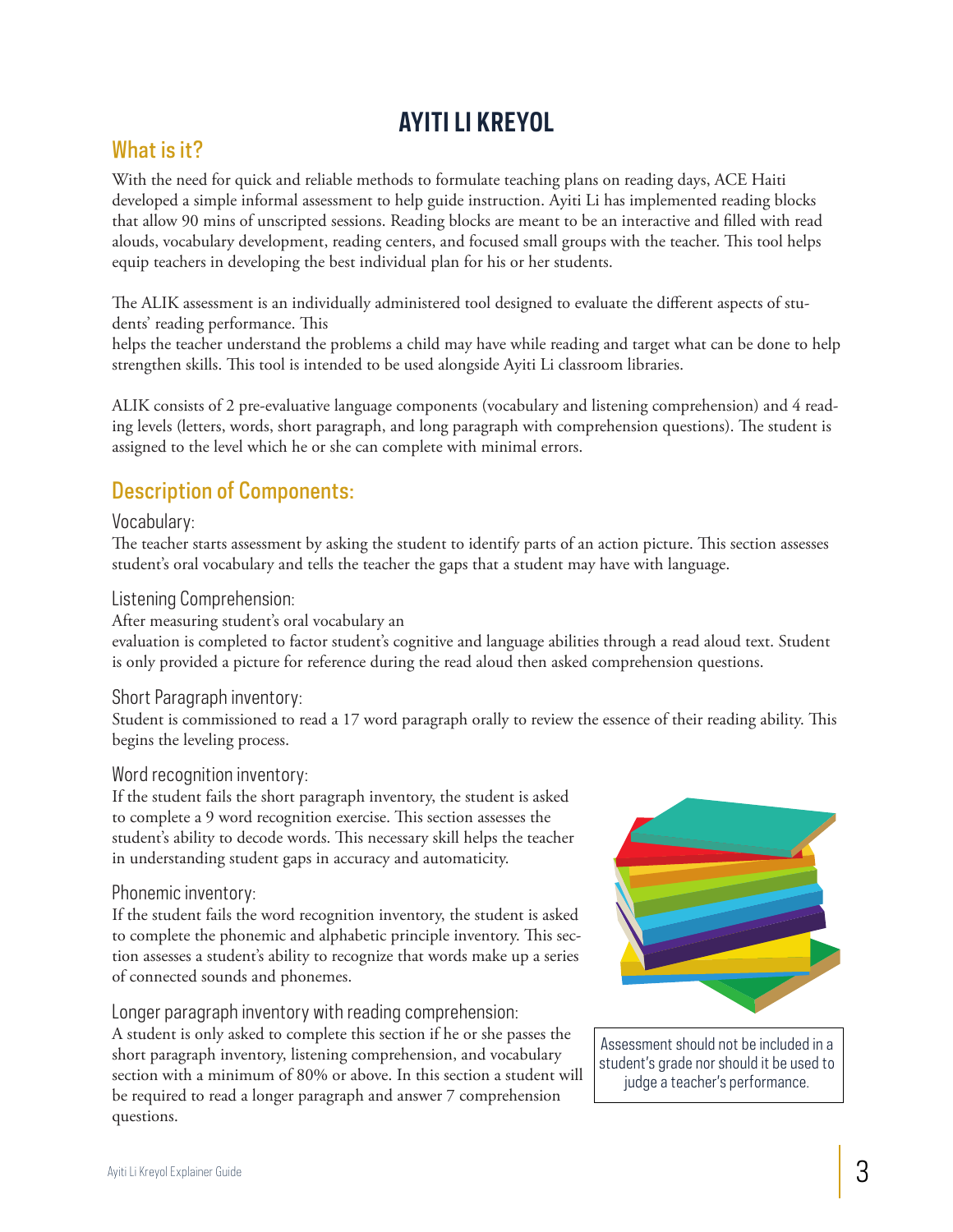## ALiK Classroom Library Levels



Level one – student was given the phonemic inventory and struggled



Level two- student was given word recognition inventory but struggled



Level three- student was given short paragraph inventory but struggled



Level four- student was given longer paragraph inventory but struggled

The charts below will assist the teacher in meeting the reading skills for reading sessions using the books from the classroom libraries. Based on the level of the student (using the ALIK assessment) teachers can read a story above student current level, ask listening comprehension questions and then ask the student to read a book on their level covering a specific skill. The sessions will allow the student to not only build decoding and fluency but also oral comprehension as well as vocabulary skills.

#### Note:

These are just a sample of books that can be used based on the specific skill but any book at the student level can be used for practice.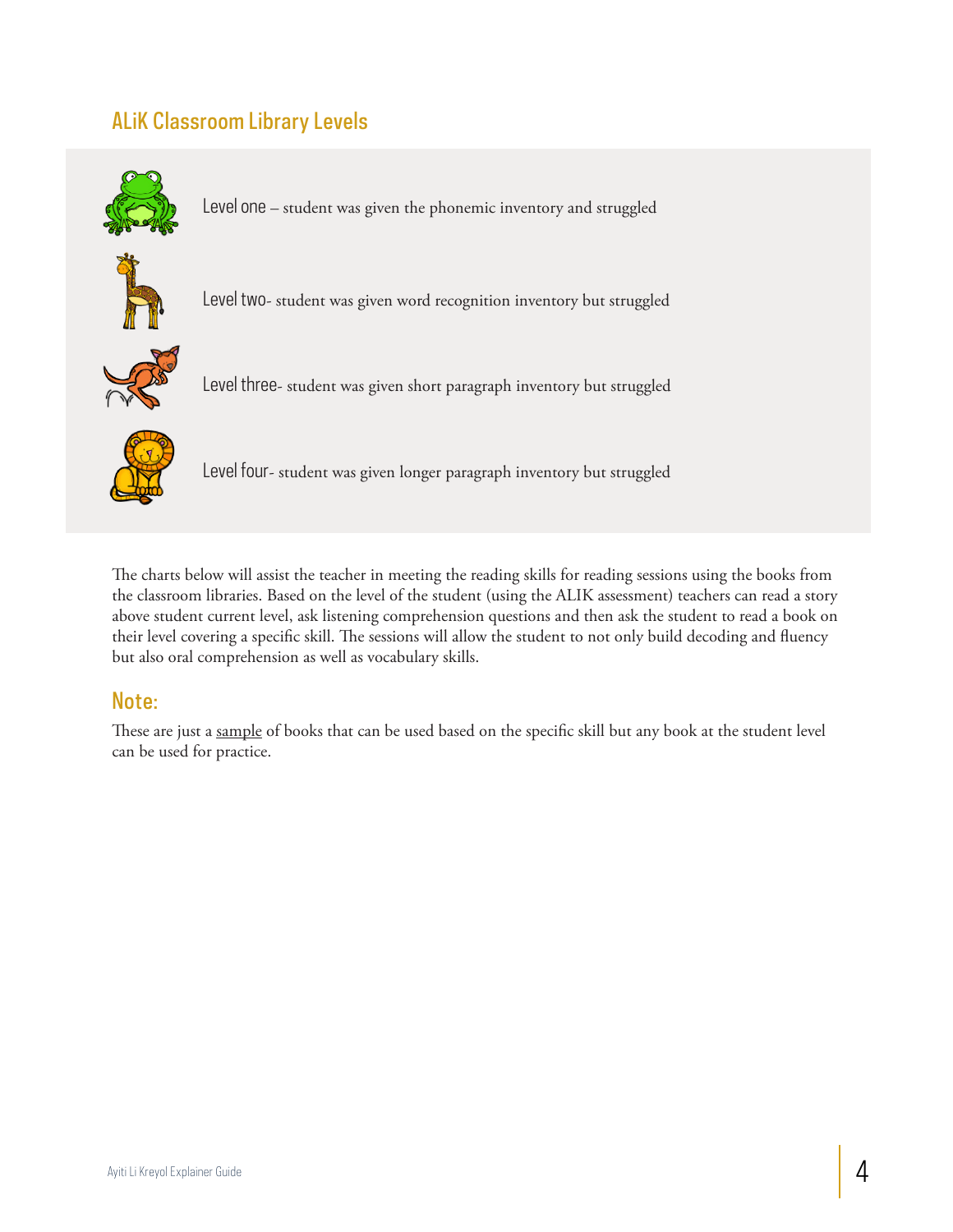

| <b>Literacy Focus</b>                                            | High         | Low          | <b>Teacher</b><br>Oral Reading Book Title | <b>Student</b><br>Practice Book Title |
|------------------------------------------------------------------|--------------|--------------|-------------------------------------------|---------------------------------------|
|                                                                  |              |              |                                           |                                       |
| <b>Reading Comprehension</b>                                     |              |              |                                           |                                       |
| Preview text and formulate questions                             | X            | X            | Mwen kòn vil pwovens                      |                                       |
| Activate and use prior knowledge                                 | X            | X            | on konnchenn sipriz                       |                                       |
| Makes predictions                                                | X            | X            | Mwen kòn ale laplaj                       | Yon poul                              |
| Support text predictions with prior<br>knowledge                 | X            | $\mathbf X$  | Ana ap fè manje                           |                                       |
| Answer clarifying questions: who, what,<br>why, what if, and how | X            | X            | Ana pral nan lanmè                        | Ti zwazo a vole                       |
| Recall and retell stories                                        | $\mathbf{x}$ | $\mathbf X$  | Fidex vle jwe                             |                                       |
| Identify beginning, middle, and end of<br>a story                | $\mathbf{x}$ | $\mathbf{x}$ | Tonton kayiman                            |                                       |
| Recognize and describe actions and<br>feelings in a story        | X            | X            | Istwa Anita chapo wouj                    |                                       |
| Identify the setting of a story                                  | $\mathbf X$  | $\mathbf X$  | Ana pral andeyò                           |                                       |
|                                                                  |              |              |                                           |                                       |
| <b>Writing</b>                                                   |              |              |                                           |                                       |
| Dictates stories for others to write                             | X            |              |                                           |                                       |
| Participates in interactive writing                              |              | X            | Beniswa chanpyon vitès                    | Mwen pito fwi                         |
| Uses appropriate word choice to de-<br>scribe a story            | X            | X            |                                           |                                       |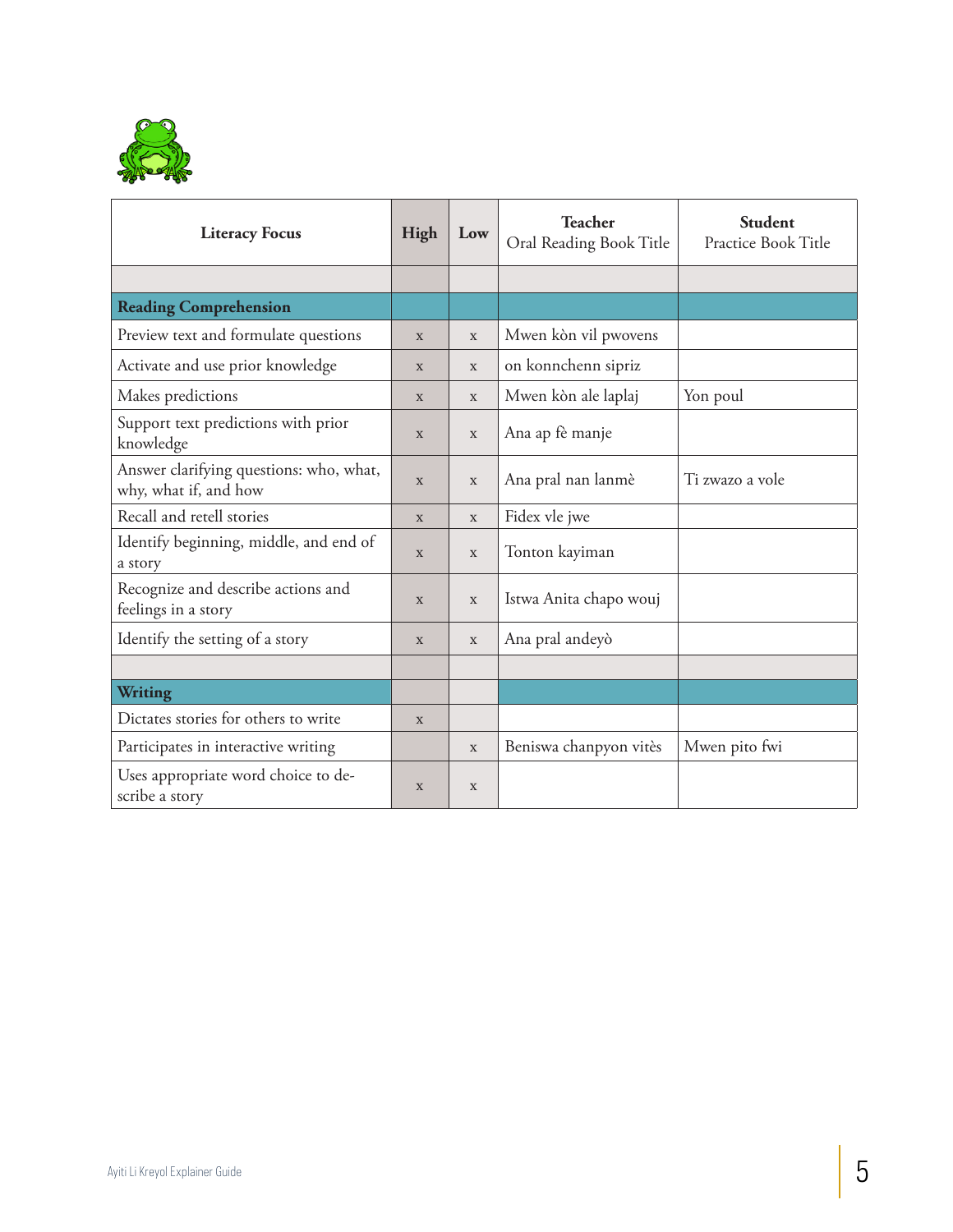

| <b>Literacy Focus</b>                                                                     | High        | Low         | <b>Teacher</b><br>Oral Reading Book Title | Student<br>Practice Book Title     |
|-------------------------------------------------------------------------------------------|-------------|-------------|-------------------------------------------|------------------------------------|
|                                                                                           |             |             |                                           |                                    |
| <b>Concepts of Print</b>                                                                  |             |             |                                           |                                    |
| Identifies order of the alphabet                                                          |             | $\mathbf X$ |                                           | Imajye                             |
| Demonstrate one to one correspondence<br>between oral and printed words                   |             | $\mathbf X$ |                                           | Imajye                             |
| Distinguish between letters, words, and<br>sentences                                      |             | $\mathbf X$ |                                           | Yon vye moso chabon                |
|                                                                                           |             |             |                                           |                                    |
| <b>Phonological and Phonemic</b><br><b>Awareness</b>                                      |             |             |                                           |                                    |
| Count syllables in spoken word                                                            |             | $\mathbf X$ |                                           | Ti kana yo                         |
| Blend sounds orally                                                                       |             | $\mathbf X$ |                                           | Mwen konnen vil<br>pwovens         |
| Manipulate sounds in words                                                                |             | X           |                                           | Konte sou mwen                     |
| Phonics, decoding and word recognition                                                    |             | X           |                                           | Yon poul                           |
| Matches sounds to letters                                                                 |             | $\mathbf X$ |                                           | Yon vye sak chabon                 |
| Able to self correct while reading aloud                                                  |             | $\mathbf X$ |                                           | Ki jan tan an ye jodi a            |
| Reads leveled materials aloud fluently<br>with accuracy, comprehension, and<br>expression |             | $\mathbf X$ |                                           | Mwen reve Kouri, naje,<br>vole     |
| <b>Vocabulary Concept and</b><br>Development                                              |             |             |                                           |                                    |
| Develops vocabulary through read<br>alouds                                                | $\mathbf X$ | $\mathbf X$ | Mezi, kiyè a kafe, kiyè<br>a tab          | Mezi, kiyè a kafe, kiyè<br>a tab   |
| Uses context to develop meaning of<br>unfamiliar words                                    | $\mathbf X$ | $\mathbf X$ | Adaptasyon plant                          | Adaptasyon plant                   |
| Uses pictures to understand meaning                                                       | $\mathbf X$ | $\mathbf X$ | Victo ak Leo                              | Imajye, Ki jan tan an ye<br>jodi a |
| Uses new words to write sentences                                                         | $\mathbf X$ | $\mathbf X$ | Ana ale nan zou                           | Ana ale nan zou                    |
| Uses reference sources to learn new<br>words                                              | $\mathbf X$ | $\mathbf X$ | Mwen kapab sèvi ak<br>zouti lasyans       | Lajounen ak lannwit                |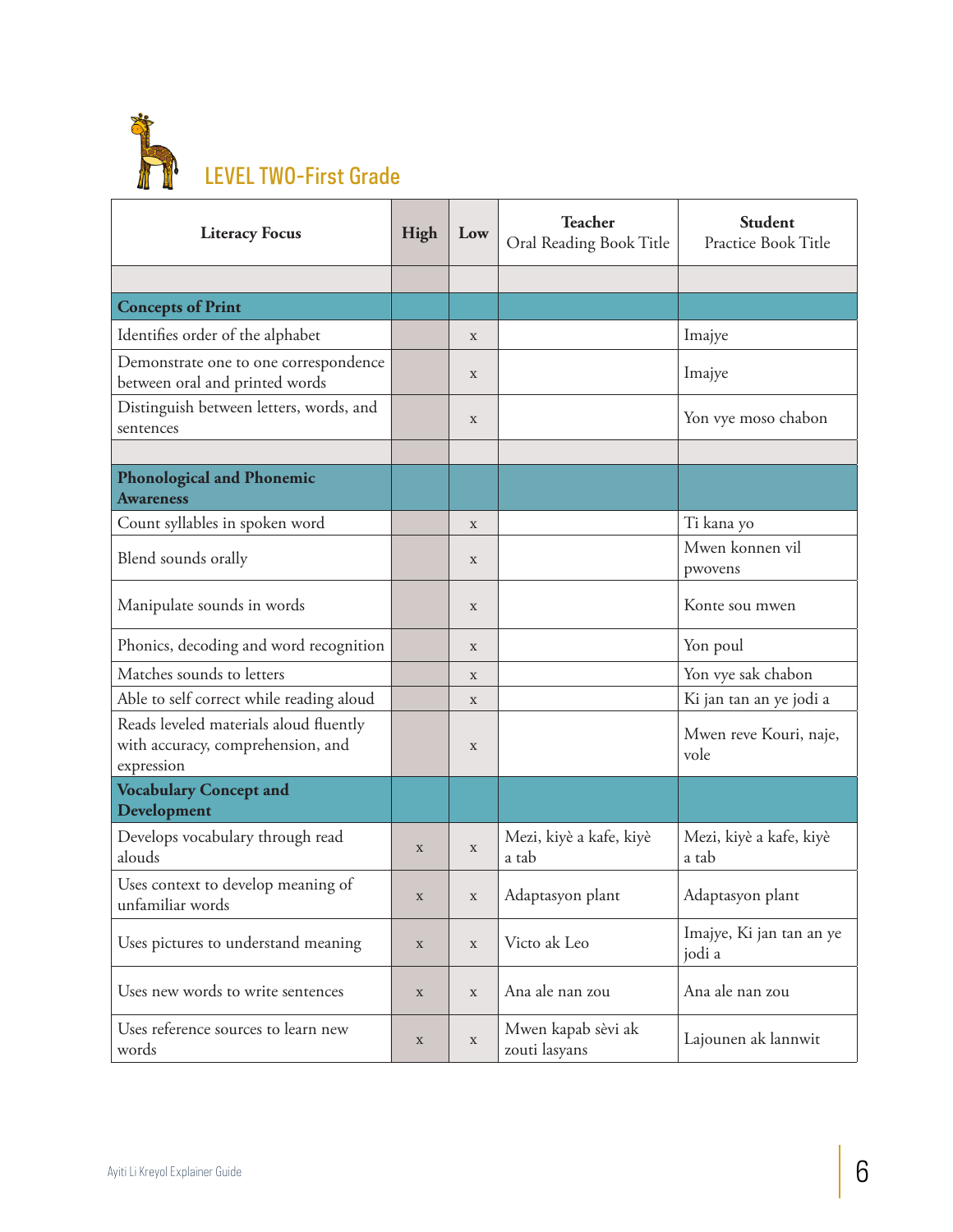

| <b>Literacy Focus</b>                                            | High        | Low          | <b>Teacher</b><br>Oral Reading Book Title | <b>Student</b><br>Practice Book Title |
|------------------------------------------------------------------|-------------|--------------|-------------------------------------------|---------------------------------------|
|                                                                  |             |              |                                           |                                       |
| <b>Reading Comprehension</b>                                     |             |              |                                           |                                       |
| Preview text and formulate questions                             | X           | $\mathbf X$  | Beniswa chanpyon vitès                    | Mwen kòn vil pwovens                  |
| Activate and use prior knowledge                                 | X           | X            | Anna va à la mer                          | on konnchenn sipriz                   |
| Makes predictions                                                | X           | X            | Beniswa an vakans                         | Mwen kòn ale laplaj                   |
| Support text predictions with prior<br>knowledge                 | X           | $\mathbf{x}$ | Anna va a l'ecole                         | Ana ap fè manje                       |
| Answer clarifying questions: who, what,<br>why, what if, and how | X           | $\mathbf x$  | Ana ale nan yon zou                       | Ana pral nan lanmè                    |
| Recall and retell stories                                        | X           | X            | Dino yon ti tripòt                        | Fidex vle jwe                         |
| Identify beginning, middle, and end of<br>a story                | X           | $\mathbf{x}$ | Kote linèt Mèmè                           | Tonton kayiman                        |
| Recognize and describe actions and<br>feelings in a story        | X           | X            | Simityè bòlèt                             | Istwa Anita chapo wouj                |
| Identify the setting of a story                                  | $\mathbf X$ | $\mathbf X$  | Ana pral andeyò                           | Mwen ale nan fèt                      |
|                                                                  |             |              |                                           |                                       |
| Writing                                                          |             |              |                                           |                                       |
| Dictates stories for others to write                             |             | X            |                                           | Fidex vle jwe                         |
| Draws picture to relay story response                            |             | $\mathbf X$  |                                           |                                       |
| Participates in interactive writing                              | X           | X            | Mwen kòn Mata Janklòd                     | Mwen kòn Mata Janklòd                 |
| Uses appropriate word choice to de-<br>scribe a story            | X           | $\mathbf X$  | Yon ti pa sou chemen an                   |                                       |
| Writes sentences to respond to story                             | $\mathbf X$ |              | Yon ti pa sou chemen an                   | Istwa twa ti grenn pwa                |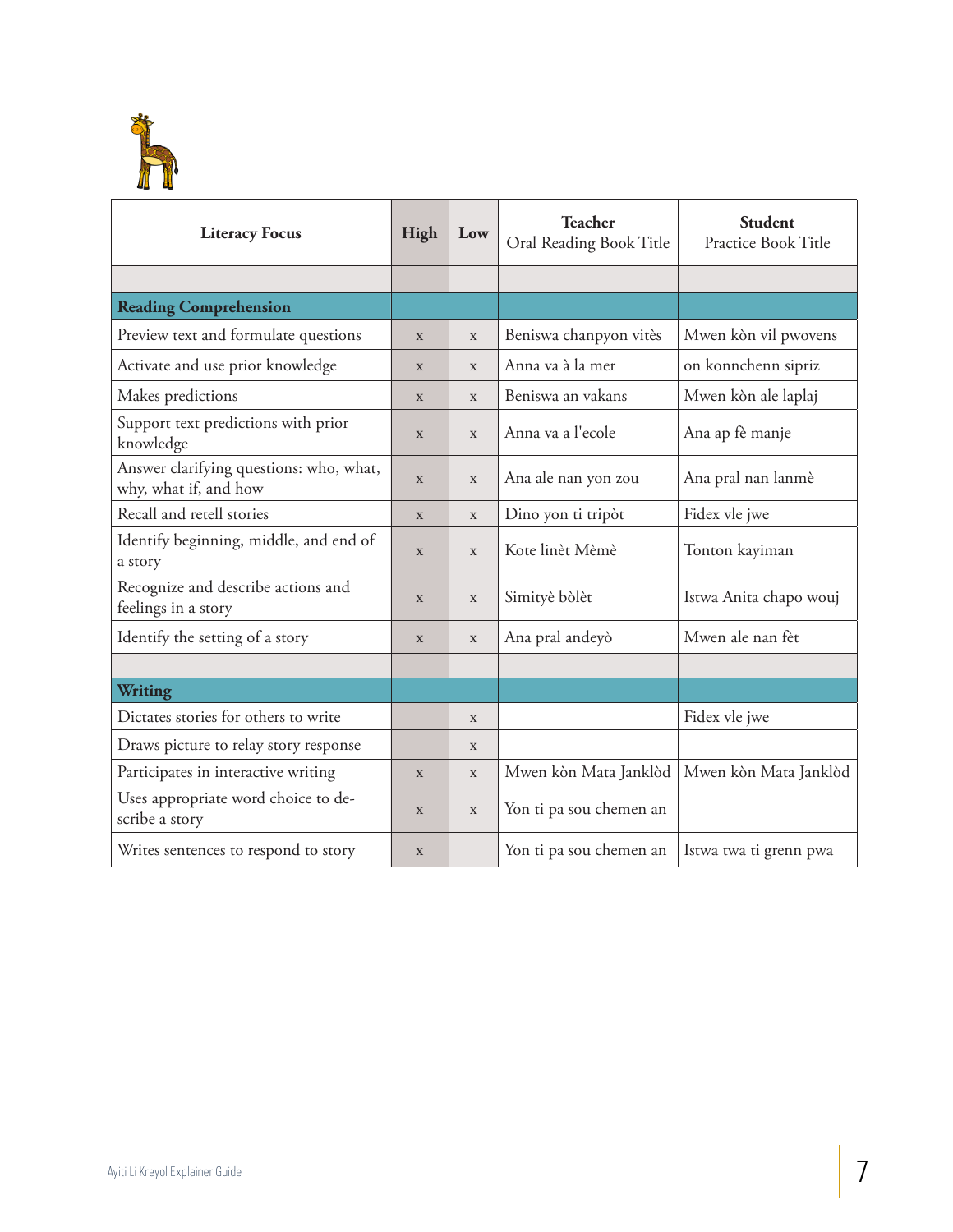

| <b>Literacy Focus</b>                                            | High        | Low         | <b>Teacher</b><br>Oral Reading Book Title | Student<br>Practice Book Title |
|------------------------------------------------------------------|-------------|-------------|-------------------------------------------|--------------------------------|
|                                                                  |             |             |                                           |                                |
| <b>Vocabulary and Concept</b><br>Development                     |             |             |                                           |                                |
| Develops vocabulary through read<br>alouds                       | $\mathbf X$ | $\mathbf X$ | Yon ti kabrit mèg, mèg                    |                                |
| Uses context to develop meaning of<br>unfamiliar words           | $\mathbf X$ |             |                                           | Gravite                        |
| Uses pictures to understand meaning                              |             | $\mathbf X$ |                                           | Flote ak koule                 |
| Uses new words to write sentences                                | $\mathbf X$ | $\mathbf X$ |                                           | Mwen itilize machin<br>senp    |
| Uses reference sources to learn new<br>words                     | $\mathbf X$ | X           |                                           | Myèl polèn ak semans           |
|                                                                  |             |             |                                           |                                |
| <b>Reading Comprehension</b>                                     |             |             |                                           |                                |
| Preview text and formulate questions                             | $\mathbf X$ | $\mathbf X$ | Dino petit curieux                        | Dino yon ti tripòt             |
| Activate and use prior knowledge                                 | $\mathbf X$ | X           | Anna va a l'ecole                         | Ti kanna ap chèche<br>fanmi l  |
| Makes predictions                                                | X           | $\mathbf X$ |                                           | Yon ti pa sou chemen an        |
| Support text predictions with prior<br>knowledge                 | X           | X           | Anna s'habille                            |                                |
| Answer clarifying questions: who, what,<br>why, what if, and how | $\mathbf X$ |             | Anna va à la mer                          | Anna va à la mer               |
| Recall and retell stories                                        | $\mathbf X$ | $\mathbf X$ |                                           | Ana ale nan yon zou            |
| Identify beginning, middle, and end of<br>a story                | $\mathbf X$ |             |                                           | Simityè bòlèt                  |
| Recognize and describe actions and<br>feelings in a story        | $\mathbf X$ | X           | Mwen damou pou Vava   Mwen damou pou Vava |                                |
| Identify the setting of a story                                  | $\mathbf X$ | $\mathbf X$ |                                           | Beniswa chanpyon vitès         |
| Writing                                                          |             |             |                                           |                                |
| Participates in interactive writing                              | $\mathbf X$ | $\mathbf X$ | Mwen kòn Mata Janklòd                     | Mwen kòn Mata Janklòd          |
| Uses appropriate word choice to de-<br>scribe a story            | $\mathbf X$ | $\mathbf X$ |                                           |                                |
| Writes short story response                                      | $\mathbf X$ |             | Kote linèt Mèmè                           |                                |